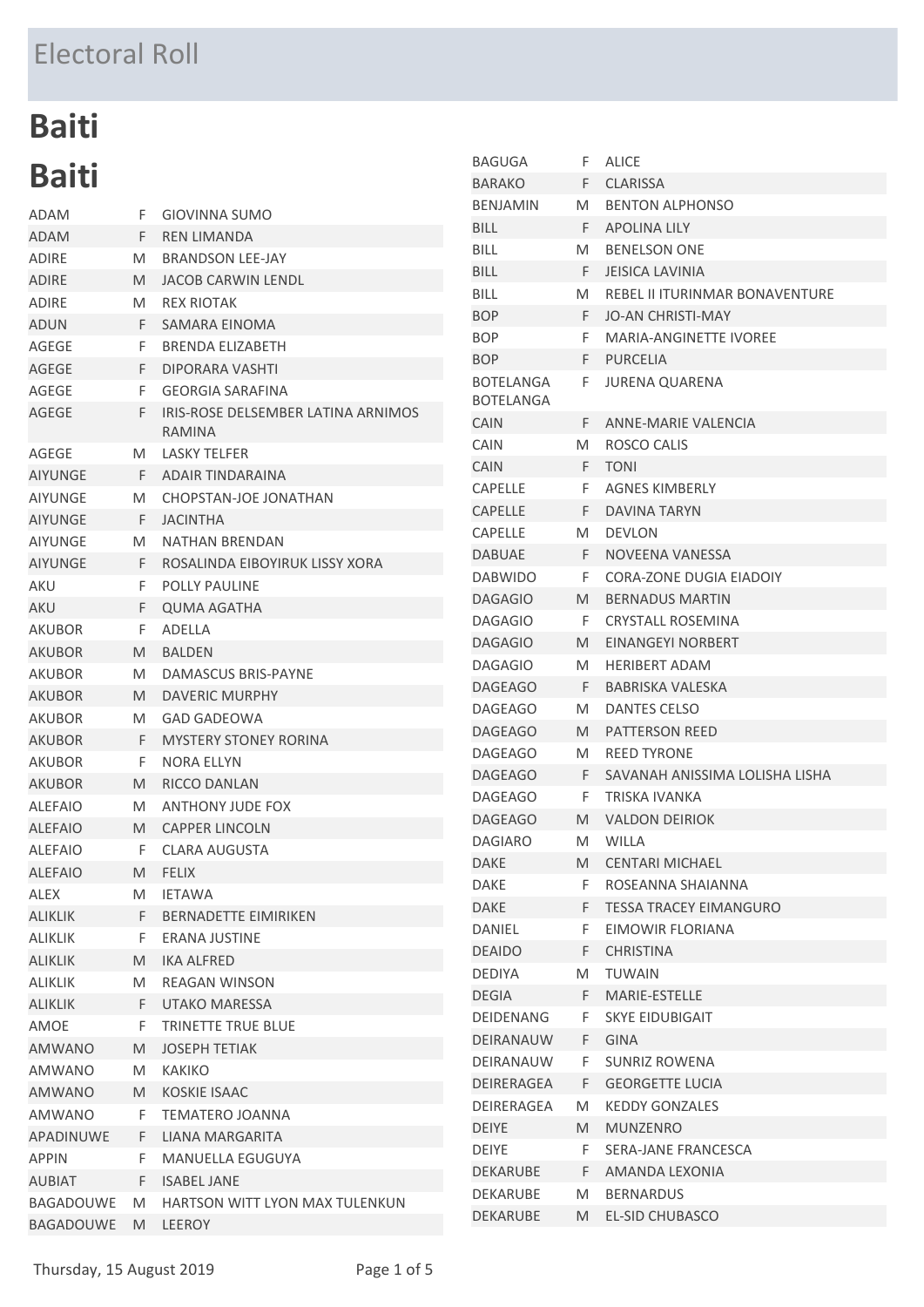| DEKARUBE        | M  | JEREMY STANLEY JERRICO                                 | <b>DONGOBIR</b> | F  | <b>MARIA ANNETTE</b>                |
|-----------------|----|--------------------------------------------------------|-----------------|----|-------------------------------------|
| DEKARUBE        | F. | <b>MARINA</b>                                          | <b>DONGOBIR</b> | F  | MARIA ROSE MINA                     |
| DEKARUBE        | F. | <b>WAINIULITA VANJOLETTE</b>                           | <b>DONGOBIR</b> | M  | <b>MARLON GEVIN TERAOI</b>          |
| <b>DEMAURE</b>  | M  | <b>BURA WILLIAM</b>                                    | <b>DONGOBIR</b> | F  | <b>MARY CATHERINE</b>               |
| <b>DEMAURE</b>  | F. | <b>LOVINY</b>                                          | <b>DONGOBIR</b> | M  | NAYTON VERNON O.J. T.B.J. COMET     |
| <b>DE-PAUL</b>  | M  | <b>CHRISTOPHER AGASSI</b>                              | <b>DONGOBIR</b> | F. | NOVA DOTRICIA                       |
| DERAUDAG        | M  | <b>CLARENCE ELLISON</b>                                | <b>DONGOBIR</b> | M  | <b>PAULUS CAINEB</b>                |
| DERAUDAG        | F. | EIDIDINMOUN PRETTY-ANN                                 | <b>DOWABOBO</b> | M  | ABEL                                |
| DERAUDAG        | F. | LINDA-SALLYANN                                         | <b>DOWABOBO</b> | F. | APRIL-ANNE                          |
| DERAUDAG        | M  | <b>LUKUS BAILEY</b>                                    | <b>DOWABOBO</b> | M  | <b>HARLEY DAVIDSON</b>              |
| <b>DERAUDAG</b> | F. | <b>VERBINA SELINA</b>                                  | <b>DOWABOBO</b> | M  | JONNY COOL                          |
| <b>DEROG</b>    | M. | <b>CAPTAIN HANSEN</b>                                  | <b>DOWABOBO</b> | M  | RAMO DUNCAN                         |
| DEROG           | F. | EKEWIDIME BEULORIA KAMALA DANIELLE                     | <b>DOWABOBO</b> | F  | <b>TRISTINA RYN</b>                 |
|                 |    | <b>TRINI THERESE</b>                                   | <b>DOWIYOGO</b> | M  | BERNARD JNR                         |
| <b>DEROG</b>    |    | F MELITA EIBINA                                        | <b>DOWIYOGO</b> | M  | <b>BERRICK PETER-JEVID</b>          |
| <b>DEROG</b>    | F. | THERESA EWAWAIY                                        | <b>DOWIYOGO</b> | M  | <b>BILL MIKE</b>                    |
| <b>DETABENE</b> | M  | <b>HARTSON PETER-DAMIAN</b>                            | DOWIYOGO        | F. | CHRISTINA EDIENDA                   |
| <b>DETABENE</b> | M  | ROYCE HAJIME-KATO                                      | <b>DOWIYOGO</b> | M  | <b>CHRISTOPHER RIKO</b>             |
| DETARADAGE      | F. | <b>ENDICA ROSA</b>                                     | <b>DOWIYOGO</b> | M  | DERRYN DORIAN JAG                   |
| <b>DETOGIA</b>  | F. | SHARON                                                 | <b>DOWIYOGO</b> | F. | EUPHEMIA LEUTU                      |
| <b>DETSIOGO</b> | M  | JAKE                                                   | <b>DOWIYOGO</b> | F. | <b>GEM CHLOE</b>                    |
| <b>DETSIOGO</b> | F. | LISA-MARIE                                             | <b>DOWIYOGO</b> | M  | <b>GEORGE-DREXLER</b>               |
| <b>DIEMA</b>    | M. | <b>CONELLIUS OEIYEN STAR-RON</b>                       | <b>DOWIYOGO</b> | M  | JEFF TANNER DURANGO WILLIAM PATRICK |
| <b>DIEMA</b>    | M  | DARNEL JONAHDAB                                        | <b>DOWIYOGO</b> | M  | KAPESON CHARRO JOEY                 |
| <b>DIEMA</b>    | M  | <b>DETURARO SAMSON</b>                                 | DOWIYOGO        | M  | KAPPLER ELSE                        |
| <b>DIEMA</b>    | F  | <b>GERALDINE</b>                                       | <b>DOWIYOGO</b> | F  | <b>MARY MAGDALENE</b>               |
| <b>DIEMA</b>    | M  | <b>GOSKA JOSEPH</b>                                    | <b>DOWIYOGO</b> | F  | MINAKO ROSE GAI                     |
| <b>DIEMA</b>    | F. | <b>IOLANI IKIBUR</b>                                   | <b>DOWIYOGO</b> | M  | NIKKO SAMSON DUKES                  |
| <b>DIEMA</b>    | F. | <b>MARIANCY VALENCIA</b>                               | <b>DOWIYOGO</b> | M  | WAWANI JOE-GRANT                    |
| <b>DIEMA</b>    | M  | OLIVA DIEMA                                            | <b>DUBE</b>     | M  | <b>BOY JAIVIC FRANCISCO</b>         |
| <b>DIEMA</b>    | F. | PATRICIA-GRACE                                         | <b>DUBE</b>     | F. | <b>DANELLA VELVETE</b>              |
| <b>DIEMA</b>    | M  | PETER CHANEL                                           | <b>DUBURIYA</b> |    | M HYDN RIVERS KOKO                  |
| <b>DIEMA</b>    | F. | PHILOMENA EIBANGABANGA EIGABWARA                       | <b>DUBURIYA</b> | F. | JEAN-LOUISE                         |
| <b>DIEMA</b>    | F. | QUINNETH VERONICA LINAKA STACEY                        | EDWARD          | F. | JODIA SARAH-ANN EIMAEN              |
| <b>DIEMA</b>    | F. | RAMILLAH                                               |                 |    | UNA LENDA-MAREE                     |
| <b>DIEMA</b>    | M  | <b>STEVEN</b>                                          | EDWARD          | F  |                                     |
| <b>DIRANGA</b>  | M  | <b>ITURINMAR</b>                                       | <b>EMIU</b>     | M  | WANGANEEN ZAC                       |
| <b>DIRINGA</b>  |    | AYISHA MARETA                                          | <b>EOBOB</b>    | F  | SILVA MARISA EIMERE                 |
| <b>DIRINGA</b>  | M  | <b>ITURINMAR ABAWO</b>                                 | <b>FRITZ</b>    | M  | ADOGINA THOMAS                      |
| <b>DIRINGA</b>  | F  | <b>MANDY</b>                                           | <b>FRITZ</b>    | F  | ALICE EIGARAWA                      |
| <b>DIRINGA</b>  | F. | <b>MARY LOVETTA</b>                                    | <b>FRITZ</b>    | F. | <b>ELSA ESHUM</b>                   |
| <b>DOGUAPE</b>  |    | <b>ANDY REUBEN</b>                                     | <b>FRITZ</b>    | M  | <b>KEFFERY DAGEIYEA</b>             |
|                 | M  |                                                        | <b>FRITZ</b>    | M  | <b>MAHONEY FOXTON GUYTON</b>        |
| <b>DOGUAPE</b>  | M  | MUZZIN<br><b>RANDY MATTEW</b>                          | <b>FRITZ</b>    | F. | PERINA IDY-MARIA                    |
| <b>DOGUAPE</b>  | M  |                                                        | <b>GADABU</b>   | F. | SHIKEE- ARAVAIIA EANNIBERGON        |
| <b>DOGUAPE</b>  | M  | <b>REUBEN JAMES</b>                                    | <b>GADARAOA</b> | M  | BOY-GEORGE                          |
| <b>DONGOBIR</b> | M  | ABEDNEGO MATHEW                                        | <b>GADEOUWA</b> | M  | <b>REIYEKON FRANCIS</b>             |
| <b>DONGOBIR</b> | F. | <b>BERNADETTE EKAMIGOGO</b>                            | GAIYABU         | M  | MIZRA TODD                          |
| <b>DONGOBIR</b> | F. | <b>CHRISTINA TONGARE</b>                               | <b>GAIYABU</b>  | M  | <b>ORPHEUS</b>                      |
| <b>DONGOBIR</b> | M  | CHRISTOPHER KAKATI JAYDUNLEDI                          | <b>GARABWAN</b> | M  | <b>ANTHONY RITEB ROTEB</b>          |
|                 |    | WILLIAM JESSALENKO DARRION DICKSON<br><b>TIKKIDAIN</b> | <b>GARABWAN</b> | M  | <b>BERNARD ENRICKY</b>              |
| <b>DONGOBIR</b> | M  | <b>COLOMBUS</b>                                        | GARABWAN        | M  | <b>CHRISTOPHER NU-TEATSU</b>        |
| <b>DONGOBIR</b> | F. | <b>IRENE ANGELINA</b>                                  | <b>GARABWAN</b> | M  | <b>CONAN DERRICK</b>                |
|                 |    |                                                        |                 |    |                                     |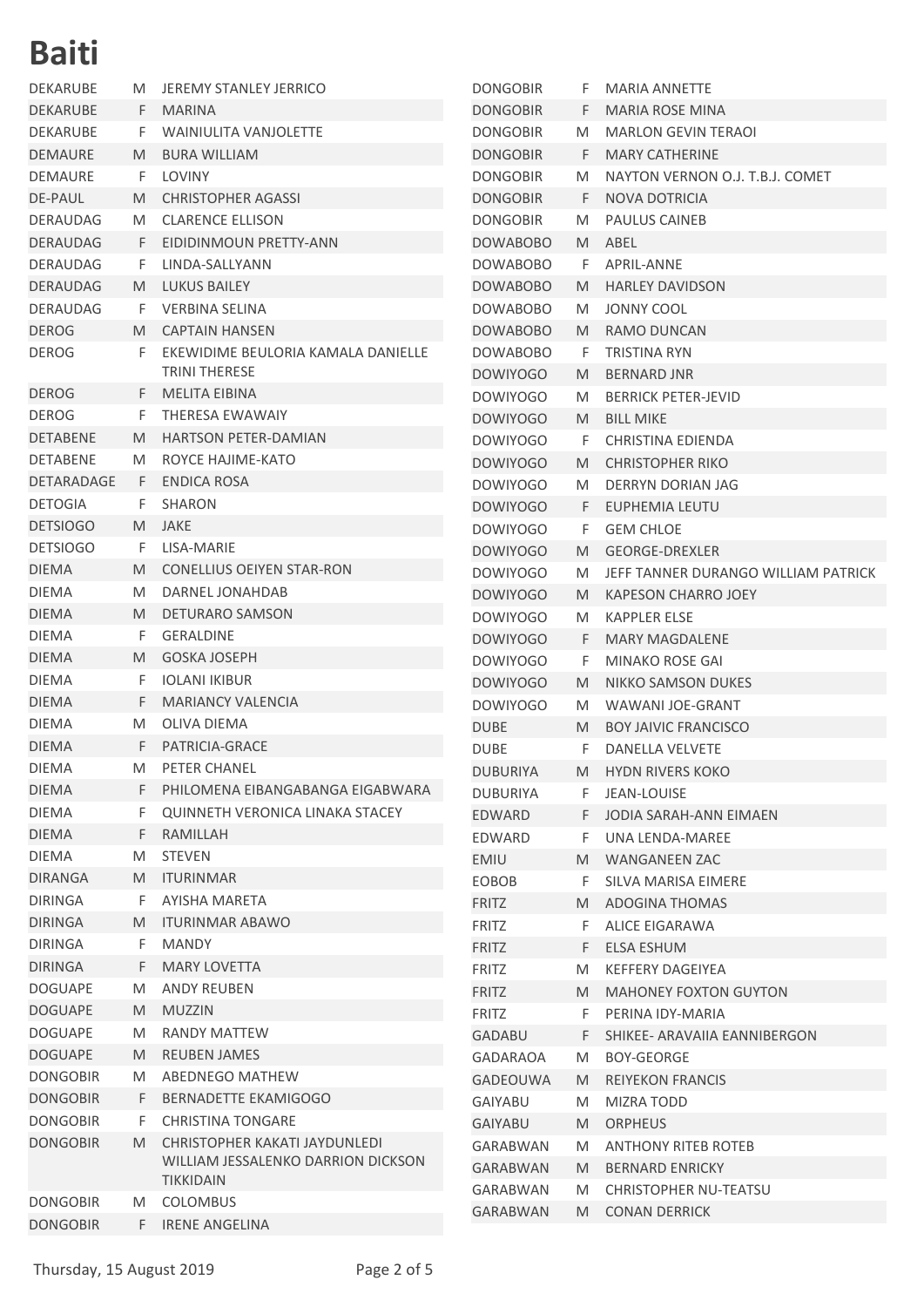| <b>GARABWAN</b> | M  | <b>GERARD DARRIEN</b>                                                                                                                           | <b>HEDMON</b>    | F   | <b>SANDY EOUCIA</b>         |
|-----------------|----|-------------------------------------------------------------------------------------------------------------------------------------------------|------------------|-----|-----------------------------|
| GARABWAN        | M  | <b>GIEDO CHRISTIAN</b>                                                                                                                          | <b>HEMEDEZ</b>   | M   | JANSON JAYVINO HANSON       |
| GARABWAN        | F. | <b>GRACE</b>                                                                                                                                    | <b>HIRAM</b>     | F.  | CARISKA THUMBELINA          |
| GARABWAN        | F. | <b>IRIS BENITA</b>                                                                                                                              | <b>HIRAM</b>     | F.  | CARISMA ELIZABETH           |
|                 |    | IRIS BENITA                                                                                                                                     | <b>HIRAM</b>     |     | F CARRIE CHARITY NISANIVA   |
| <b>GARABWAN</b> | F. | <b>IVY-ANNA BERNADETTE</b>                                                                                                                      | <b>HIRAM</b>     | F.  | CARRINA ELIZABETH           |
| GARABWAN        | F. | <b>MARIA IVY</b>                                                                                                                                | <b>HIRAM</b>     | F.  | <b>CARTINA</b>              |
| GARABWAN        | F. | <b>NEI TAM</b>                                                                                                                                  | <b>HIRAM</b>     | F   | DANIELA META                |
| GARABWAN        | F. | <b>RUTH</b>                                                                                                                                     | <b>HIRAM</b>     |     | <b>F</b> EIMODAGE ANNETTE   |
| <b>GAROA</b>    | F. | <b>FLORINE MISSULI</b>                                                                                                                          | <b>HIRAM</b>     | F   | <b>FRANLENE LYDIAN</b>      |
| <b>GIOUBA</b>   | F. | <b>CECILIA INGRID</b>                                                                                                                           | <b>HIRAM</b>     | M   | <b>KENNAN WENDALL</b>       |
| <b>GIOURA</b>   | M  | <b>GABRIEL</b>                                                                                                                                  | <b>HIRAM</b>     | M   | REVON GRISKO LUKAS          |
| <b>GIOURA</b>   | M  | <b>GEORGE GEOVANI ZACHEUS GAROQUAN</b>                                                                                                          | <b>HIRAM</b>     | M   | ROCCA CHAMP                 |
|                 |    | <b>ENIMON</b>                                                                                                                                   | <b>HIRAM</b>     | M   | SKIPPER DIOVANNI            |
| <b>GIOURA</b>   | M  | <b>GIOURA-JRN BENITO</b>                                                                                                                        | <b>HIRAM</b>     | F.  | <b>SUSAN BERNICE</b>        |
| <b>GIOURA</b>   | M  | <b>GIOVANNI JOSEPH</b>                                                                                                                          | <b>HUBERT</b>    | M   | ANDREW GENESIUS EWODUDU     |
| <b>GIOURA</b>   | M  | <b>GOODMAN BROWN</b>                                                                                                                            | <b>HUBERT</b>    | M   | <b>BOMAN LAURENCE</b>       |
| <b>GIOURA</b>   | M  | <b>INDI ZILLMAN</b>                                                                                                                             | <b>HUBERT</b>    | F.  | <b>ODELIA AGNES</b>         |
| <b>GIOURA</b>   | M  | <b>JUSTIN</b>                                                                                                                                   | <b>IKA</b>       | M l | AKAIYAMAN EDDIE             |
| <b>GIOURA</b>   | M  | <b>KIT AQUINAS NUMAK</b>                                                                                                                        | <b>IKA</b>       | F.  | APRIL BERNADETTE            |
| <b>GIOURA</b>   | F. | <b>MOUTEN TIKI</b>                                                                                                                              | <b>IKA</b>       | M   | <b>DUNSTAL URIC</b>         |
| <b>GOBURE</b>   | F. | OXYNA MADELYN-SOPHIE                                                                                                                            | <b>IKA</b>       | F   | EIDIDINUMON JERINE          |
| <b>GOURAB</b>   | F. | <b>ESTRELLA SAFFI</b>                                                                                                                           | IKA              | F   | EIDINI SHYE                 |
| <b>GOURAB</b>   | F. | <b>ESTRELLE MARGARETH</b>                                                                                                                       | <b>IKA</b>       | M   | <b>GABRIEL BILLY</b>        |
| <b>GOURAB</b>   | M  | FRANCO KUBRICK ISHMAEL                                                                                                                          | IKA              | F.  | <b>JENNIFER</b>             |
| <b>GOURAB</b>   | F. | <b>MYANITTI IMMA</b>                                                                                                                            | <b>IKA</b>       | M   | <b>NAMEI BLUCHER</b>        |
| <b>GOURAB</b>   | F. | SINA TINANA                                                                                                                                     | <b>IKA</b>       | M   | PAUL DOGADAG                |
| <b>GOURAB</b>   | M  | TRAVOLTA KASIM EASTWOOD AMITONG                                                                                                                 | <b>IKA</b>       | M   | <b>RAENEDEN BRENTON</b>     |
|                 |    | YEKABWERE                                                                                                                                       | <b>IKA</b>       | M   | <b>RICARDO</b>              |
| GRUNDLER        | M  | BENEDICT CHARRUK SHAQ JOSEPH                                                                                                                    | <b>IKA</b>       | M   | RUMAE                       |
| <b>GRUNDLER</b> | M  | CHARMING ART NEHEMIA EMMANUEL<br><b>JUPIITER ANTHONY-MICHAEL STEPHANUS</b><br>DANGO EL-CASO EL-GRICO OLAF CALISE<br>TYSON JUNIUS JOB DAMAIYANGO | <b>IKA</b>       |     | F SEMIK SANETA              |
|                 |    |                                                                                                                                                 | IKA              | F   | SHINE-ON WATUSI             |
|                 |    |                                                                                                                                                 | <b>ITSIMAERA</b> | F.  | BRANITA LOVENA-ROSE         |
| GRUNDLER        |    | <b>MARCONI NICKY</b>                                                                                                                            | <b>ITSIMAERA</b> | F   | MARY ZITA                   |
| <b>GRUNDLER</b> | M  | ROSEMBER ROSELIMA                                                                                                                               | <b>ITSIMAERA</b> |     | F SCANDY                    |
| GRUNDLER        | F. | <b>TOSHIBA BERNADETTE</b>                                                                                                                       | <b>ITSIMAERA</b> | F.  | <b>TANSY UNIQUE</b>         |
|                 | F. |                                                                                                                                                 | <b>JEREMIAH</b>  | F.  | <b>POSIE</b>                |
| <b>GRUNDLER</b> |    | F VASSILISSA                                                                                                                                    | JEREMIAH         | F   | SHANISSA MAMMISHKA          |
| <b>HARRIS</b>   | F. | AMANDA BERENA<br>M ALFONSO ROMELUS ATOROMO                                                                                                      | KAARITE          | M   | TAUKABWAN                   |
| <b>HARTMAN</b>  |    |                                                                                                                                                 | <b>KAKIOUEA</b>  | M   | <b>ANON PETER</b>           |
| <b>HARTMAN</b>  | F. | ANGELIC FEFAN LAWRENTINA                                                                                                                        | <b>KAKIOUEA</b>  | M   | RARASU                      |
| <b>HARTMAN</b>  | F. | PURPHINA                                                                                                                                        | KAMORIKI         | M   | <b>GRAHAM RAPHAEL</b>       |
| <b>HARTMAN</b>  | M  | ROGER                                                                                                                                           | <b>KAMORIKI</b>  | M   | <b>MATTHEW PAUL</b>         |
| <b>HARTMAN</b>  | M  | <b>ROMANUS</b>                                                                                                                                  | <b>KAMORIKI</b>  | M   | <b>WAKEIA LEZRO</b>         |
| <b>HARTMAN</b>  | F. | ROSELIA JOAN                                                                                                                                    | KEPAE            | F.  | DELLA EBAWEIDA              |
| <b>HARTMAN</b>  | F. | <b>SHANA BRONIA</b>                                                                                                                             | KEPAE            | M   | <b>JOHNSON MARTIN</b>       |
| <b>HARTMAN</b>  | F. | THERESA- MAY EIMAOA                                                                                                                             | KEPAE            | M   | YOSHI                       |
| <b>HARTMAN</b>  | F. | <b>TROMINA GEMMA</b>                                                                                                                            |                  |     |                             |
| <b>HARTMAN</b>  | M  | VIGINSKI LADONIA                                                                                                                                | LAEO             | M   | CHRISTOME BORGHANI BELMONDO |
| <b>HEDMON</b>   | M. | <b>HEDMON PURDOM</b>                                                                                                                            | <b>LIMEN</b>     |     | F AGNESSA AGNES EIGUDINA    |
| <b>HEDMON</b>   | F. | <b>KELTA DAGAUWE</b>                                                                                                                            | LIMEN            | M   | V-TROMICH KERO-KERO         |
| <b>HEDMON</b>   | M. | MOEOLA POLAU AUGUSTINE                                                                                                                          | <b>MALUPO</b>    | M   | <b>VILI MALOLO</b>          |
| <b>HEDMON</b>   | M  | SALIK LIKIAK RETOGEANG                                                                                                                          | MENKE            | M   | J.J JEZZA                   |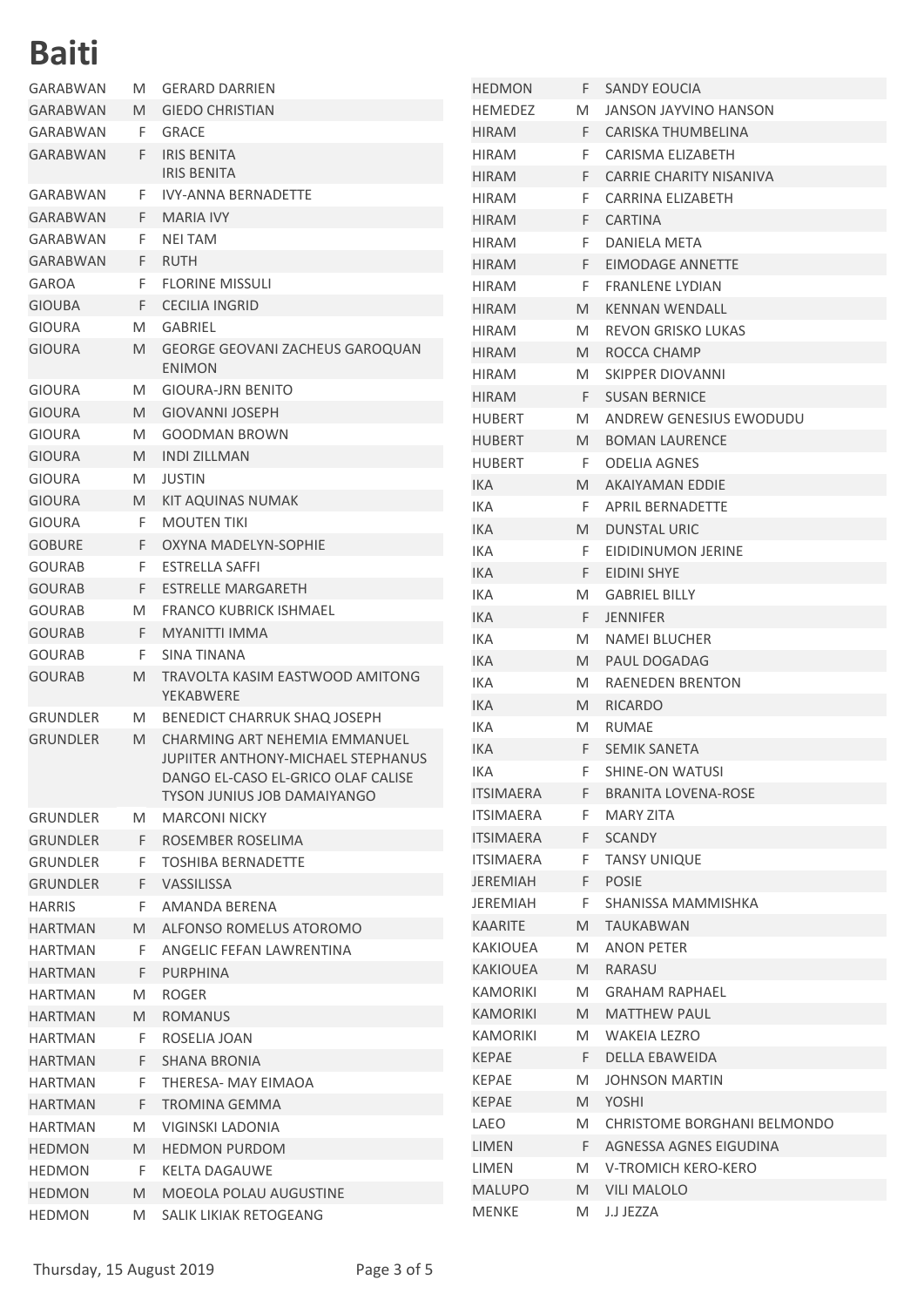| MENKE          | M  | <b>MARK LANCE METURA</b>     | RIBAUW         | F  | AIE-SHA EINNIE                  |
|----------------|----|------------------------------|----------------|----|---------------------------------|
| <b>MOSES</b>   | M  | <b>DEDERICK JOSEPH</b>       | RIBAUW         | F  | <b>BRISHKA JUWET</b>            |
| <b>MOSES</b>   | M  | DONNY DOMINIC                | RIBAUW         | M  | CHARLSON PATRICK CHARMING       |
| <b>MOSES</b>   | M  | <b>ITTO AKUMO</b>            | <b>RIBAUW</b>  | F. | EIDENGAIDIRUNG EIDIRIBEA        |
| <b>MUASAU</b>  | F. | <b>COLLEEN CATHIRINE</b>     | RIBAUW         | M  | <b>FABIAN DOMINIC</b>           |
| NAMADUK        | F. | ANGELISA ALANA               | RIBAUW         | M  | <b>GEOFFREY ANTHONY</b>         |
| NAMADUK        | M  | <b>RAIDEN DARRYL LUKAS</b>   | RIBAUW         | M  | <b>GREGORY PALOKOA</b>          |
| <b>NOTTE</b>   | M  | <b>DERRICK PETER DUNTE</b>   | RIBAUW         | M  | <b>JULSON ANDREW</b>            |
| <b>NOTTE</b>   | F. | ELSPETH                      | RIBAUW         | M  | JULVEN                          |
| <b>NOTTE</b>   | M  | <b>TAE-MAS EDINARE</b>       | RIBAUW         | F. | <b>KUTAN</b>                    |
| <b>OLSSON</b>  | M  | <b>BARON VALANCE</b>         | RIBAUW         | F. | MAUREEN ELIZABETH               |
| <b>OLSSON</b>  | F. | CASSINA                      | RIBAUW         | M  | <b>MICHAEL</b>                  |
| <b>OLSSON</b>  | F. | <b>DELPHIE</b>               | RIBAUW         | M  | RAPHAEL CAMPANIA BONDIDITSI     |
| <b>OLSSON</b>  | M  | <b>DON LUKE</b>              | RIBAUW         | F. | ROSELIMA ANJELICA               |
| <b>OLSSON</b>  | F. | EBONOIT EFFIE CATHERINE DAWN | RIBAUW         | M  | <b>TIMOTHY FRANCIS</b>          |
|                |    | PRISCILLA                    | RIBAUW         | M  | <b>TIMSON EDDISON</b>           |
| <b>OLSSON</b>  | F. | GWENDA SANIA                 | RYKERS         | F  | PRETTY SKYLIE ATLANTA           |
| <b>OLSSON</b>  | M  | <b>JAMES ROCKY</b>           | <b>SCOTTY</b>  | M  | <b>CONRAD PATRICK SURVIVOR</b>  |
| <b>OLSSON</b>  | M  | <b>JAMESON DANSON</b>        | <b>SCOTTY</b>  | M  | EDDY NELSON CONRAD              |
| <b>OLSSON</b>  | F. | JENNIEN TREASURE             | <b>SCOTTY</b>  | F. | <b>KERRILYN CINDY</b>           |
| <b>OLSSON</b>  | M  | <b>JOHN DON</b>              | <b>SCOTTY</b>  | F. | LISHA ROXETTE EVANGELYN ROZELLE |
| <b>OLSSON</b>  | M  | <b>JOHN RICKY</b>            | <b>SCOTTY</b>  | F. | <b>MIDORI MY-DOLLY</b>          |
| <b>OLSSON</b>  | M  | JOHNNY JUNIOR                | <b>SCOTTY</b>  |    | F PHILOMENA ERIBANMON           |
| <b>OLSSON</b>  | F. | KERENTINA NOVEMA EINGANGA    | <b>SCOTTY</b>  |    | F SECRET-ANN EVIVIA             |
| <b>OLSSON</b>  | F. | <b>MANITA RITA</b>           | <b>SCOTTY</b>  | F. | SIREENA CHUNA XIA XIANG         |
| <b>OLSSON</b>  | F. | <b>MARY-JANE MARIA</b>       | <b>SIMON</b>   | M  | <b>CLIFTON DEXTER</b>           |
| <b>OLSSON</b>  | M  | PAUL JOHNSON                 | <b>STAR</b>    | F. | LISA EOUTE                      |
| <b>OLSSON</b>  | M  | <b>RANSOM FIDELIS</b>        | <b>STAR</b>    |    | F PANSY DEIBINIOW               |
| <b>OLSSON</b>  | F. | REBECCA KASUYE RACHEL ASHRA  | <b>STARR</b>   | F. | ROANNA ANGAMINA                 |
| <b>OLSSON</b>  | F. | VERANA IDIRIKO EIDABWABWEA   | <b>STARR</b>   | M  | <b>TIMSON AKAMIOUW</b>          |
| <b>OSCAR</b>   | F. | <b>FLORINA EIRAK</b>         | <b>STARR</b>   | M  | <b>VAL JOHN</b>                 |
| <b>OTTO</b>    | M  | ANGELO BERNINI               | STARR          |    | M VICROMIC KARUA                |
| <b>PETERS</b>  | M  | <b>BILL VINCENT WILLIAM</b>  | <b>STARR</b>   | M  | WILLY WALTER ROBBY              |
| <b>QUADINA</b> | F. | APRIL-ANNA                   | TAGAMOUN       | F. | PRINCESS-NOUVELLE-KIMBERLY      |
| <b>QUADINA</b> | F. | AVE JOAN                     | <b>TALEKA</b>  | F  | <b>JOSPHINE CHRISTINA</b>       |
| <b>QUADINA</b> | M  | <b>BANDON GREGORY GREIG</b>  | TANNANG        |    | F AGNES SALLY                   |
| <b>QUADINA</b> | M  | <b>FEB-JOSEPH GORMAN</b>     | <b>TANNANG</b> | F. | <b>CASTEINE EIBONERE</b>        |
| <b>QUADINA</b> | M  | <b>GODFREY CHOGM MARTIN</b>  | TANNANG        | M  | JOHN TEKANAUA                   |
| <b>QUADINA</b> | M  | <b>GYDFFREY LUCIUS</b>       | TANNANG        | M  | <b>KAJAR CRANDLE TIONE</b>      |
| <b>QUADINA</b> | M  | <b>KARUA BRADLEY</b>         | <b>TANNANG</b> | M  | <b>KELVIN NGANGATI</b>          |
| <b>QUADINA</b> | F  | <b>MOANA</b>                 | TANNANG        | F  | LENICA DARINA                   |
| <b>QUADINA</b> | M  | PETER-ANDREW UDUKE           | TANNANG        | F. | LYDIA JAMAIN EIDIAIDA           |
| <b>QUADINA</b> | F. | SHANIA TURISA                | TANNANG        | M  | <b>MALACHI PAUL</b>             |
| <b>QUADINA</b> | M  | <b>SHAUN SEAN-GADFREY</b>    | <b>TANNANG</b> | F  | <b>MATANOKO LUCY TAOROBA</b>    |
| REWERU         | M  | <b>DIMINSKI DENANG</b>       | <b>TANNANG</b> | M  | <b>MATIOU MATHEW</b>            |
| REWERU         | M  | <b>DOMINIC</b>               | <b>TANNANG</b> | M  | PAUL TEUATABO                   |
| <b>REWERU</b>  | M  | <b>RUJERO PIAJADE</b>        | TANNANG        | F. | <b>QUELLA TETIKUA</b>           |
| <b>REWERU</b>  | M  | <b>RUKA</b>                  | TANNANG        | M  | RINGO DEDWIN JOSEPH             |
| REWERU         | M  | <b>RUKSON AMADENEGA</b>      | TANNANG        | M  | SAM TAMOA                       |
| REWERU         | M  | RUMAN DARAINAMO              | <b>TANNANG</b> | M  | <b>TAKABIRI RIBAUN</b>          |
| REWERU         | F  | RUMINA LAVIONDA              | <b>TANNANG</b> | M  | <b>TANNANG NAAWAIA GREGORY</b>  |
| REWERU         | M  | <b>RUNIOR DEIYE</b>          | <b>TANNANG</b> | M  | TEMAKAU                         |
|                |    |                              |                |    |                                 |